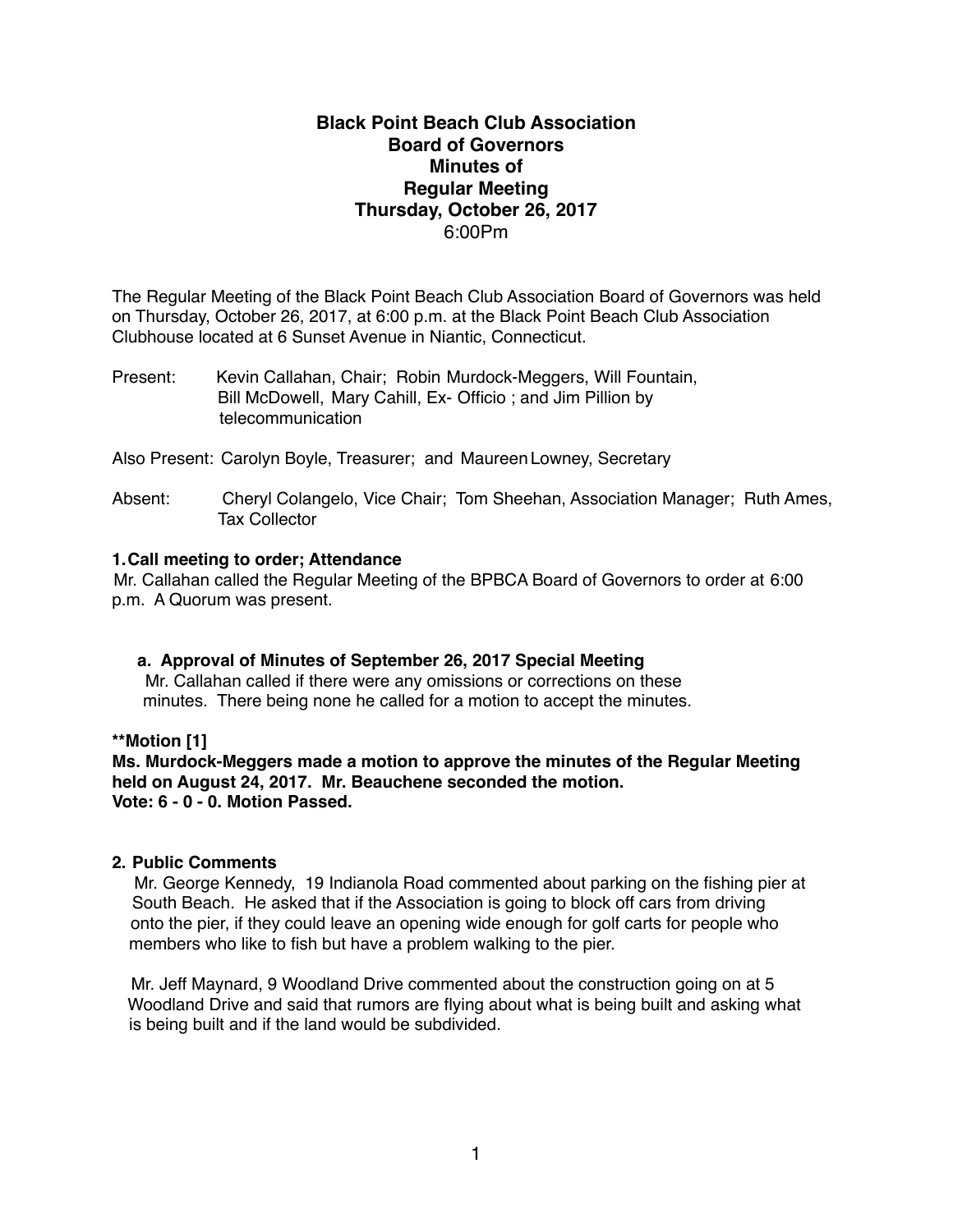# **3. Reports**

### **. Treasurer's Report - Carolyn Boyle**

Ms. Boyle presented her report and stated that there was nothing out of the ordinary. She mentioned that she has been speaking with the Association's Insurance Agent and there will be a refund coming for the Workers Comp.

Bank Balances as of 9/30/17

Checking & Sweep accounts \$221,074.45 Long Term Capital \$86,321.10.

Mr. Callahan called for a motion to accept the Treasurer's Report.

### **\*\*Motion [2]**

**Ms. Murdock-Meggers made a motion to accept the Treasurer's Report. Mr. McDowell seconded the motion. Vote: 6 - 0 - 0 Motion passed.**

 **. Tax Collector - Kevin Callahan for Ruth Ames** Nothing to report

 . **Association Manager's Report - Tom Sheehan** Report attached

 Mr. Fountain commented on Mr. Sheehan's report and asked to remove the request for \$300.00 to remove the basketball backboard.

### **\*\*Motion [3]**

# **Mr. Beauchene made a motion to approve \$3,610.58 for walkway railings at the 3 right of ways. Nehantic, White Cap and Sea Breeze. Ms. Murdock-Meggers seconded the motion.**

### **Discussion followed.**

Mr. Callahan said that we should get 3 bids. Also he was looking at the Nehantic ramp and said options need to be discussed to where the railing would be put so as not to block the beach cleaning trucks.

### **Mr. Beauchene withdrew his motion and Ms. Murdock-Meggers withdrew her second.**

Mr. Beauchene spoke about the steel pier and said there are a lot of unknowns on the condition of the pier. He said that there has been no previous study on the steel pier. Mr. Beauchene said he and Mr. Callahan had met with Mr. Campion who had lot of information on the steel pier. The last study on the piers was done when they tried to rebar the steel pier down into the base and pour concrete around it, but no study on the steel pier on how long it would last. They did get a quote from GZE Geo Environmental for \$9,500.00 to do a study on the pier. They would give us three different options on how to rectify the situation. Mr. Beauchene said he would like to see if they could negotiate the price. Mr. Callahan said that after speaking with Mr. Campion on the pier it seems that we have more time than we thought with regards to the pier.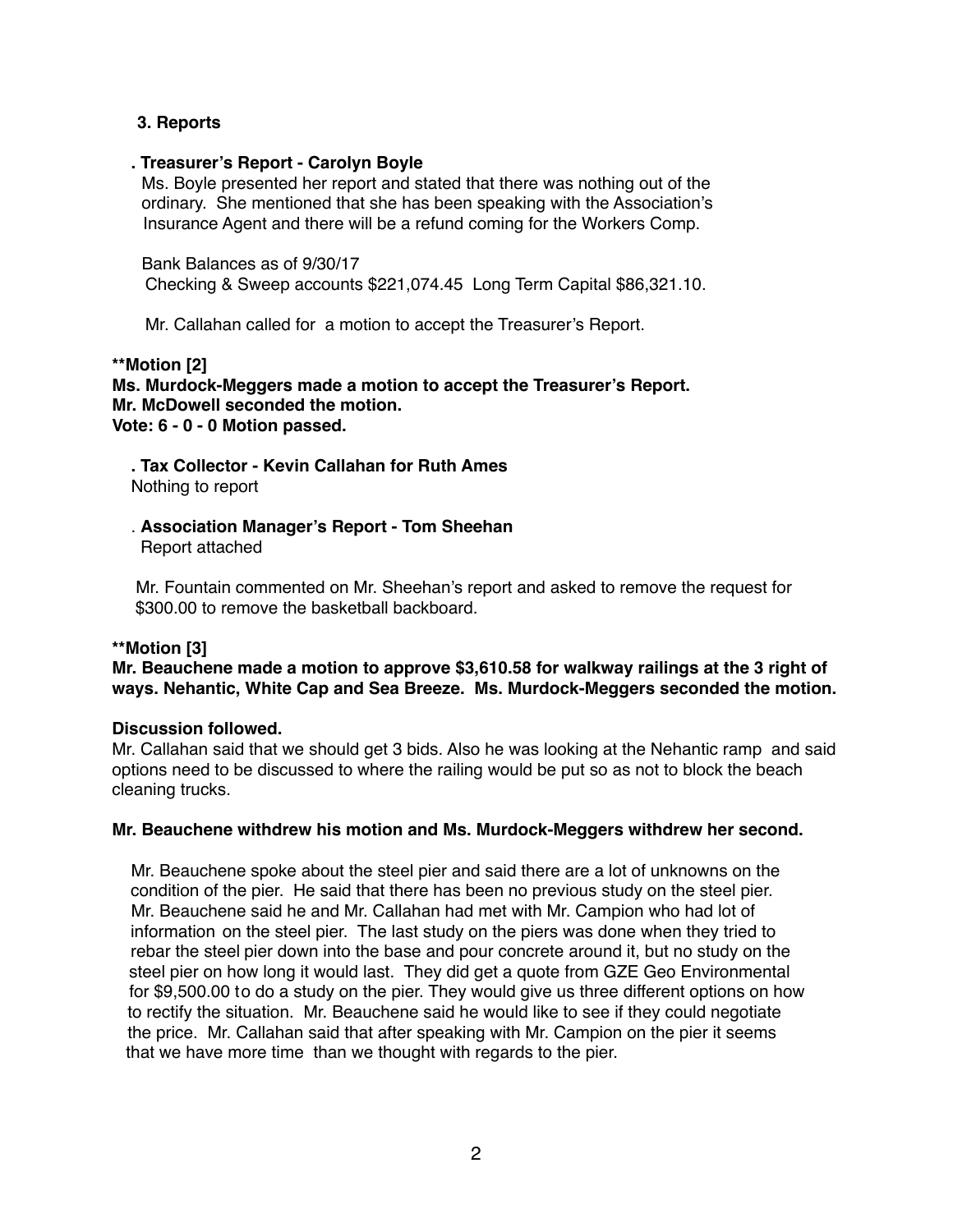# **\*\*Motion [4]**

**Ms. Murdock-Meggers made a motion to proceed up to a cost of \$9,500.00 with GZE Geo Environmental to pursue a geological study of the Groins. Mr. McDowell seconded the motion.**

**Vote: 6 - 0 - 0 Motion passed.**

# .**Chair's Report - Kevin Callahan**

Mr. Callahan reported that the BOG meeting schedule for 2018 will be on the 4th Thursday of the month. He also commented on the parking area at Nehantic and said the area where the rose bushes and stones are is 10ft wide and that area could be used for additional parking and the rose bushes could be replanted to a different spot.

# **4. Assignments**

# **. Ex-Officio to Zoning - Steve Beauchene**

 Mr. Beauchene stated that the Zoning Commission has interviewed a Zoning Enforcement Officer, Mr. James Ventres. He stated that Mr. Ventres has 22 years experience in zoning in East Haddam CT. Mr. Beauchene said he seemed very knowledgable and asked about giving him a one year contract.

# **\*\*Motion [5]**

# **Ms. Murdock-Meggers made a motion to approve Mr. James Ventres as Zoning Enforcement Officer for a one year term. Mr. Fountain seconded the motion. Vote: 6- 0 - 0 Motion passed**

# **. Ex-Officio to the Zoning Board of Appeals - Jim Pillion**

Nothing to report

# **Legal & Insurance** - **Robin Murdock-Meggers**

Ms. Murdock-Meggers had nothing to report.

### **Fishing** - **Bill McDowell**

Mr. McDowell stated that in the off season fishing off the pier is anytime of the day.

# **Rules and Enforcement - Kevin Callahan for Cheryl Colangelo**

Nothing to report.

# **Budget - Mary Cahill**

Ms. Cahill had nothing to report.

# **Building and Grounds - Will Fountain**

Mr. Fountain had nothing to report

### **Recreation program/club - Kevin Callahan**

Mr. Callahan had nothing to report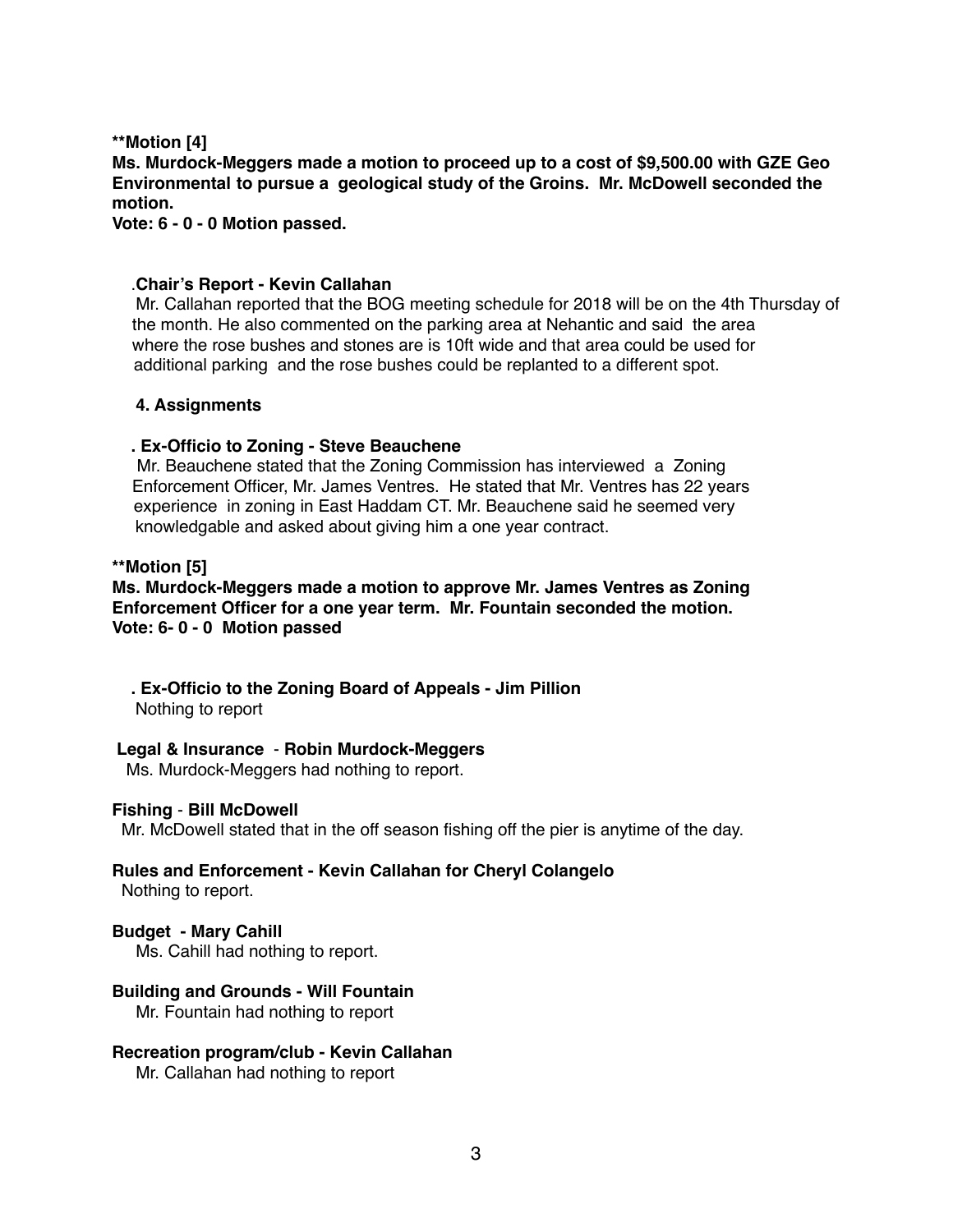### 5. **Old Business**

Mr. Beauchene asked about the status of the Right of Way at Bellaire. Mr. Callahan said that the home owner received the letter from the Association and wants to respond.

 Mr. Fountain also asked about the rocks on the right hand side of the boat launch. Ms. Murdock-Meggers said it had been decided to leave them there.

### **6. New Business**

No New Business

# **7. Communications (made available)**

### 8**. Public Comments**

No comments

# **9**. **BOG Response**

 Mr. Callahan said he thought that motor vehicles are not to be driven on the pier. Mr. McDowell said no motor vehicles are allowed on the piers, but there are 3 parking spaces on the right of way near the pier. He also said that the pier cannot be completely blocked off as the beach cleaning machines need to get out there. Mr. McDowell said a baffling system might work. He also stated that eel grass cannot be removed per the DEEP.

 Mr. Jim Fox the Zoning Commission Chair said that he took over the ZEO position as of June 1 and that the property at Woodland / Old Black Point Road was granted a permit in late May. He reached out to the property owner and the builder and progress was halted till they met regulations. Mr. Fox said that Mr. Danos was allowed stage 1 and that stage 2 the house will be attached to stage 1. The owner will not be issued a certificate of compliance or certificate of occupancy unless regulations are met.

### **10. Executive Session (Legal)**

**\*\*Motion [6] Ms. Cahill made a motion to enter Executive Session at 6:50Pm. Mr. McDowell seconded the motion. Vote:6 - 0 - 0 Motion passed**

**\*\*Motion [7] Ms. Murdock-Meggers made a motion to exit Executive Session at 7:10Pm. Mr. Beauchene seconded the motion. Vote: 6 - 0 - 0 Motion passed**

**\*\*Motion [8]**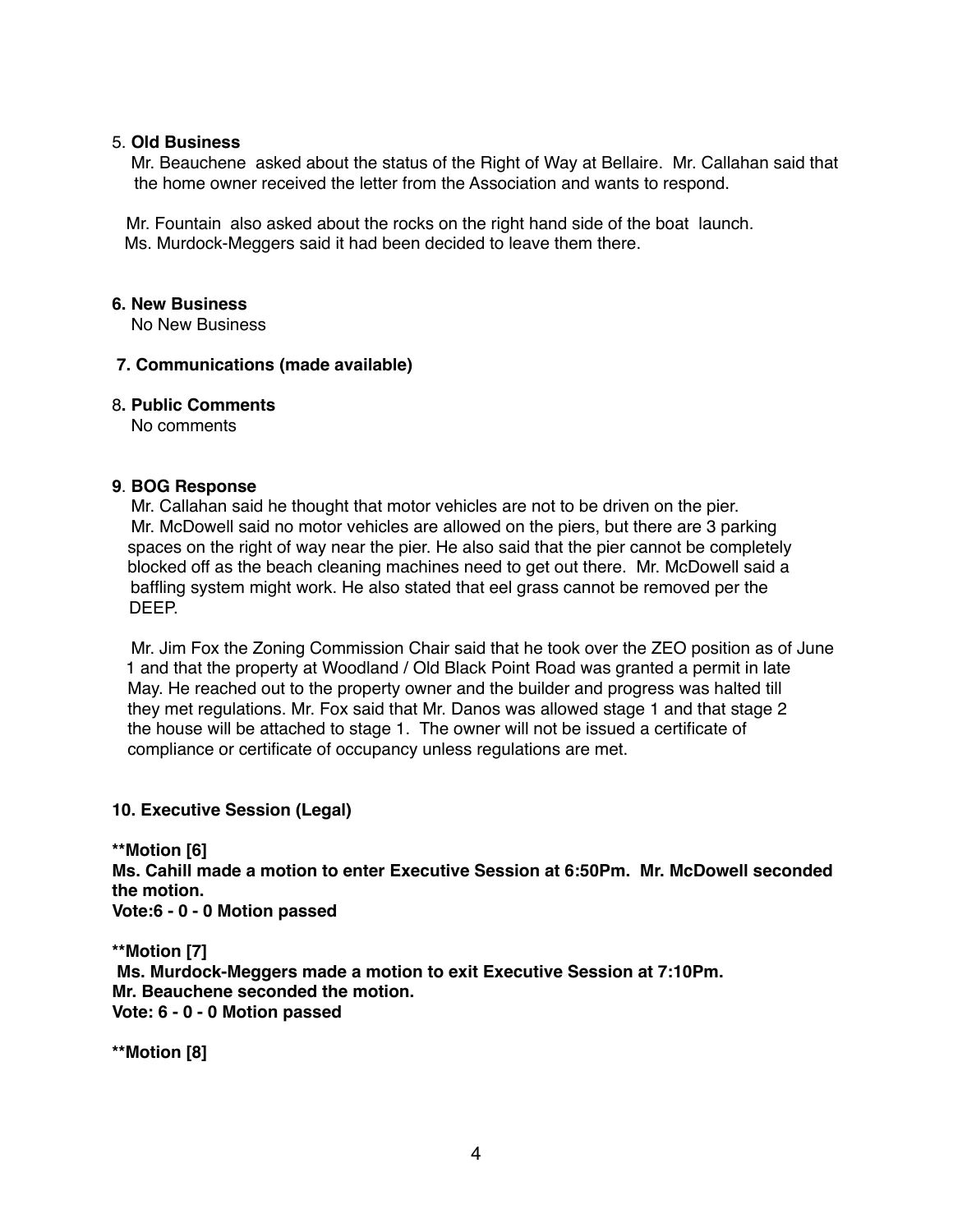**Ms. Murdock-Meggers made a motion to contact Waller & Smith to review the Zoning Board issues that members are concerned about with respect to the Danos property at the corner of Woodland and Old Black Point Road. Mr. Beauchene seconded the motion. Vote: 6 - 0 - 0 Motion passed**

# **11. Adjournment**

There being no further business before them, Mr. Callahan called for a motion to adjourn.

**\*\*Motion [9] Mr. Beauchene made a motion that the BPBCA Board of Governors Regular Meeting of October 26, 2017 be adjourned at 7:15pm. Mr. McDowell seconded the motion. Vote:6 - 0 - 0 Motion passed**

**Respectfully submitted,**

**Maureen Lowney, Secretary**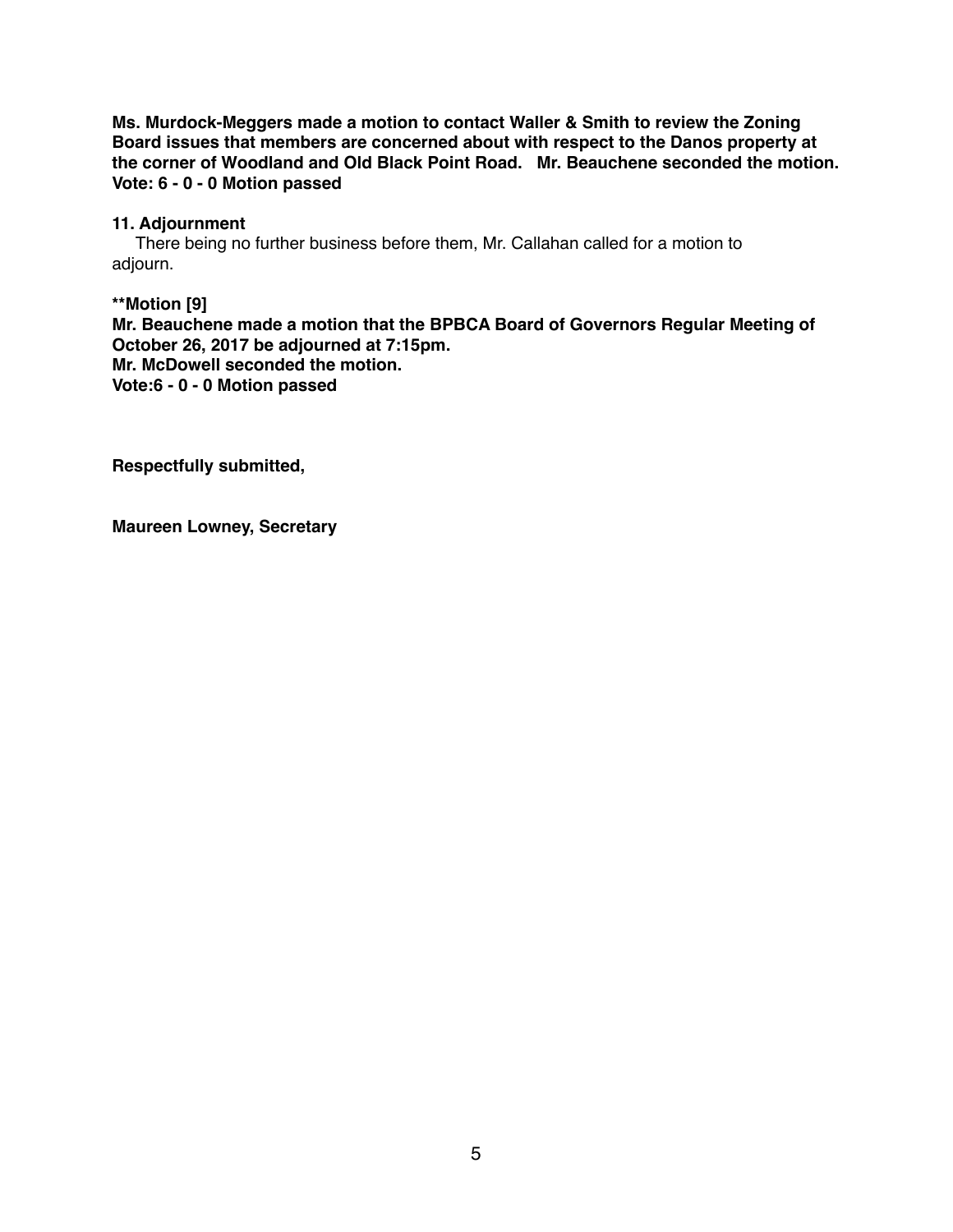# **Manager's Monthly Report**

# **October 26th, 2017**

**Met with Board Will Fountain on October 18th, 2017 to review and discuss repair of the basketball court and tree removal. Will has requested that I contact Mike Nebelung to assist with the removal of one backboard. Once the BOG has approved this project, I will contact Mr. Nebelung. I estimate removing one backboard will not exceed \$300. As requested in an earlier email to the chair and Mr. Fountain, I am opposed to the backboard being rebuilt in the new shed, and recommend the rebuild be done on the patio or in the clubhouse. Once tennis court equipment is stored, there is very little space left in the new shed. In addition, the new shed has been recently cleaned and organized.**

**Met with Chris O'Connor from "All Time Manufacturing" on 10/20/2017, to request proposals for walkway railings on three right of ways.**

**Quotes including labor and materials are as follows:**

- **Nehantic quote is \$ 847.61**
- **White Cap quote is \$847.61**
- **Sea Breeze quote is \$1915.36**
- **Total is \$3610.58**
- **Installation would be completed within 3 weeks from the approval of this proposal.**

 **I am requesting a motion from the Board to accept and authorize this proposal, so that I may proceed with this enhancement & safety improvement to our right of ways.**

 **Restating earlier closing dates:**

- **1. October 30, 2017 Tennis Courts and Kayak Racks**
- **2. November 1st, 2017Clubhouse will be closed until 2018, at which time the water will turned back on.**
- **3. First week of November, 2017 beach sand will be harvested.**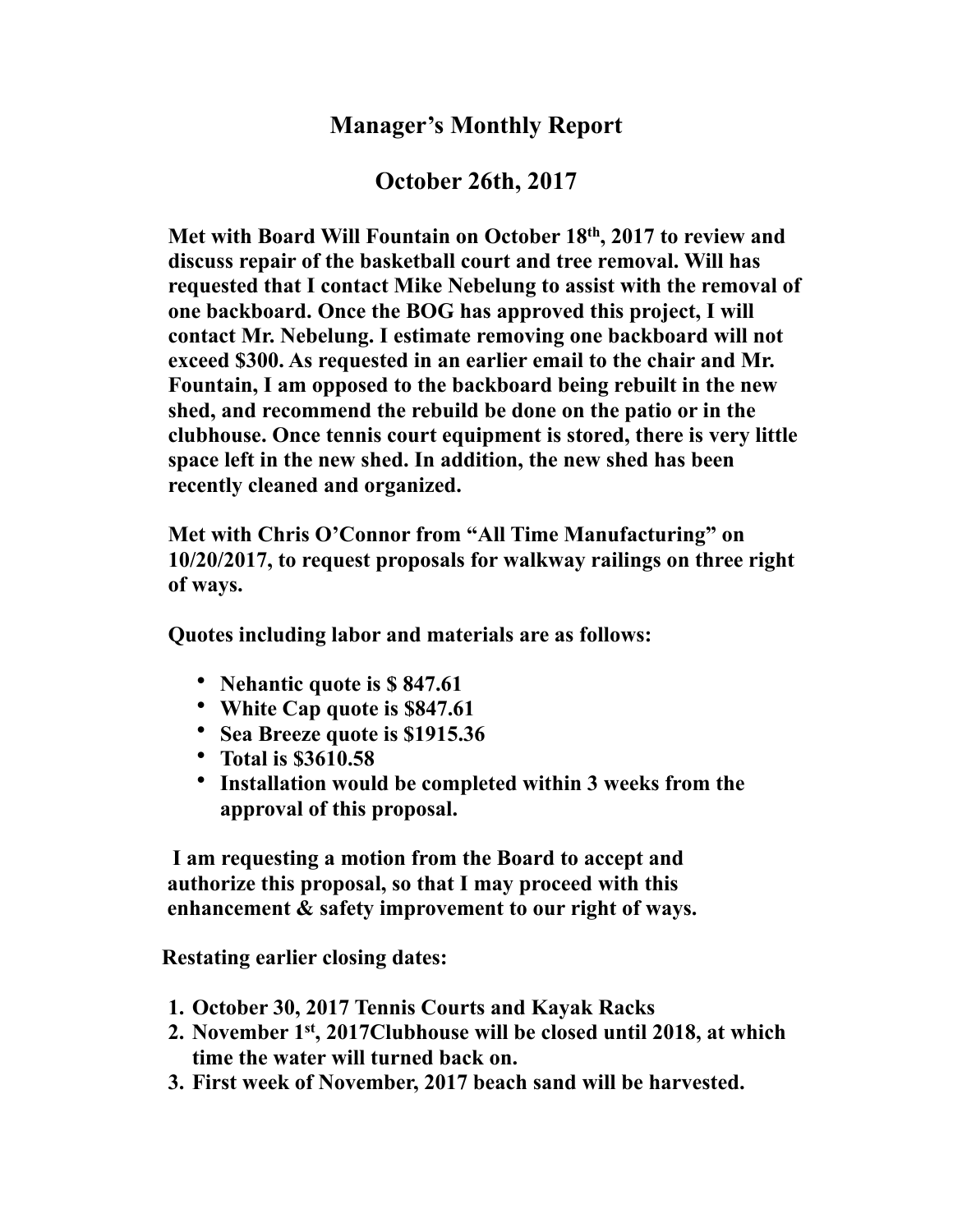**Once again, two reminders:**

- **The Town of East Lyme will shut off your water at the street free of charge.**
- **If you haven't already done so, please provide Maureen Lowney with an off season contact telephone number for winter emergencies.**

**Tom Sheehan,**

**Association Manager**